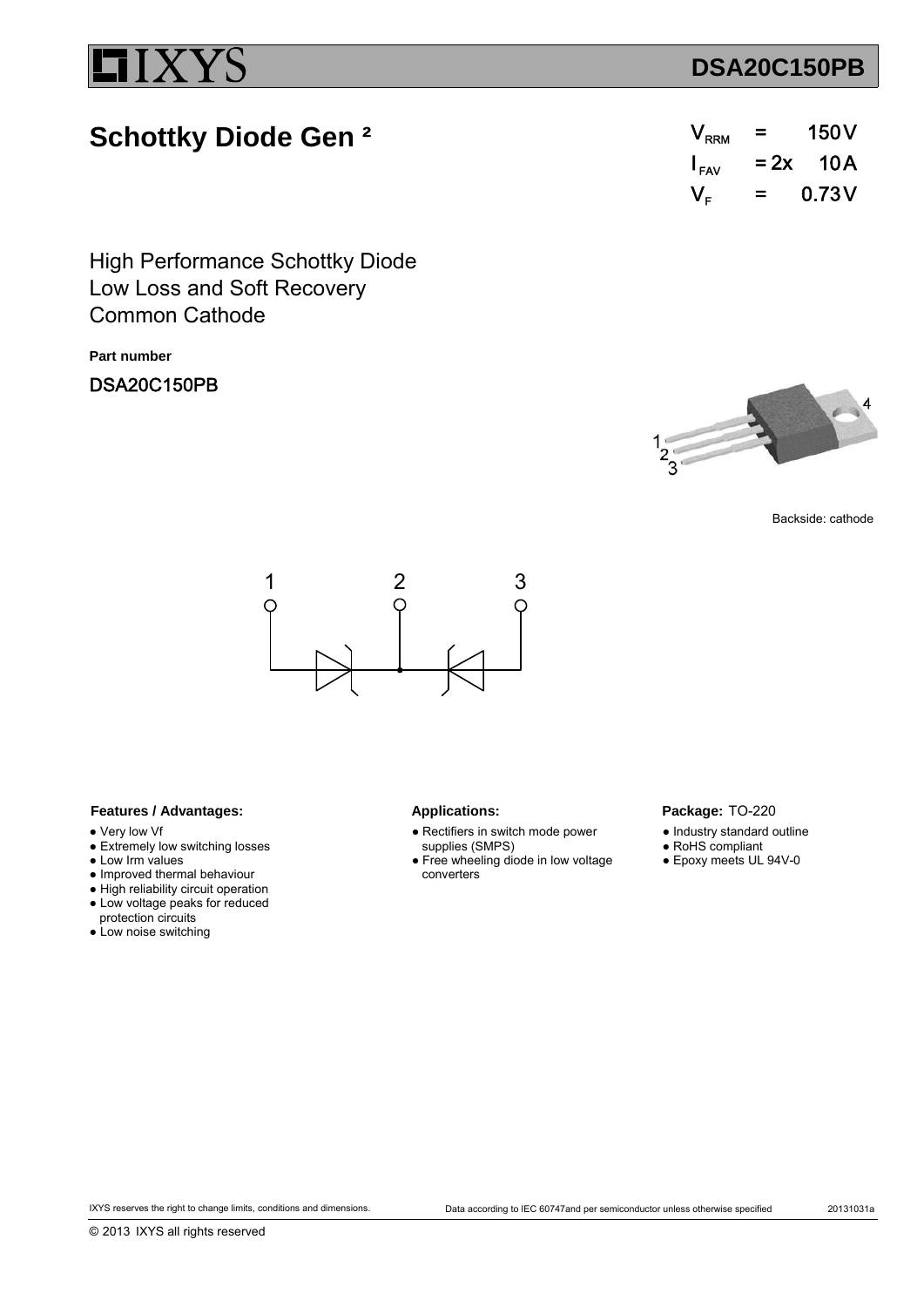### **XYS** I 51

# **DSA20C150PB**

| <b>Schottky</b>  |                                              |                                       |                                                         | Ratings |      |                |           |
|------------------|----------------------------------------------|---------------------------------------|---------------------------------------------------------|---------|------|----------------|-----------|
| Symbol           | <b>Definition</b>                            | <b>Conditions</b>                     |                                                         | min.    | typ. | max.           | Unit      |
| $V_{RSM}$        | max. non-repetitive reverse blocking voltage |                                       | $25^{\circ}$ C<br>$T_{VJ}$ =                            |         |      | 150            | $\vee$    |
| V <sub>RRM</sub> | max. repetitive reverse blocking voltage     |                                       | $T_{VJ}$ = 25°C                                         |         |      | 150            | $\vee$    |
| $I_R$            | reverse current, drain current               | 150 V<br>$V_{\rm P}$<br>$\equiv$      | $T_{VJ}$ = 25°C                                         |         |      | 200            | μA        |
|                  |                                              | $V_R$ = 150 V                         | $T_{VJ}$ = 125°C                                        |         |      | $\overline{2}$ | mA        |
| $V_F$            | forward voltage drop                         | 10A<br>$I_F =$                        | $T_{VJ}$ = 25°C                                         |         |      | 0.87           | V         |
|                  |                                              | 20 A<br>$I_F =$                       |                                                         |         |      | 0.98           | V         |
|                  |                                              | 10A<br>$\vert_{\rm F}$ =              | $T_{VJ}$ = 125 $^{\circ}$ C                             |         |      | 0.73           | V         |
|                  |                                              | 20 A<br>$I_F =$                       |                                                         |         |      | 0.85           | V         |
| $I_{FAV}$        | average forward current                      | $T_c$ = 155 $\degree$ C               | $T_{VJ}$ = 175°C                                        |         |      | 10             | A         |
|                  |                                              | rectangular<br>$d = 0.5$              |                                                         |         |      |                |           |
| $V_{F0}$         | threshold voltage                            |                                       | $T_{VJ}$ = 175°C                                        |         |      | 0.54           | $\vee$    |
| $r_{\rm F}$      | slope resistance                             | for power loss calculation only       |                                                         |         |      | 11.4           | $m\Omega$ |
| $R_{th,IC}$      | thermal resistance junction to case          |                                       |                                                         |         |      | 2.4            | K/W       |
| $R_{thCH}$       | thermal resistance case to heatsink          |                                       |                                                         |         | 0.50 |                | K/W       |
| $P_{\text{tot}}$ | total power dissipation                      |                                       | $\mathsf{T}_{\texttt{c}}$<br>$25^{\circ}$ C<br>$\equiv$ |         |      | 65             | W         |
| I <sub>FSM</sub> | max. forward surge current                   | t = 10 ms; (50 Hz), sine; $V_R$ = 0 V | $45^{\circ}$ C<br>$T_{\vee}$ =                          |         |      | 220            | A         |
| $C_{J}$          | junction capacitance                         | $V_R = 24 V$ f = 1 MHz                | $T_{VJ}$ = 25°C                                         |         | 53   |                | pF        |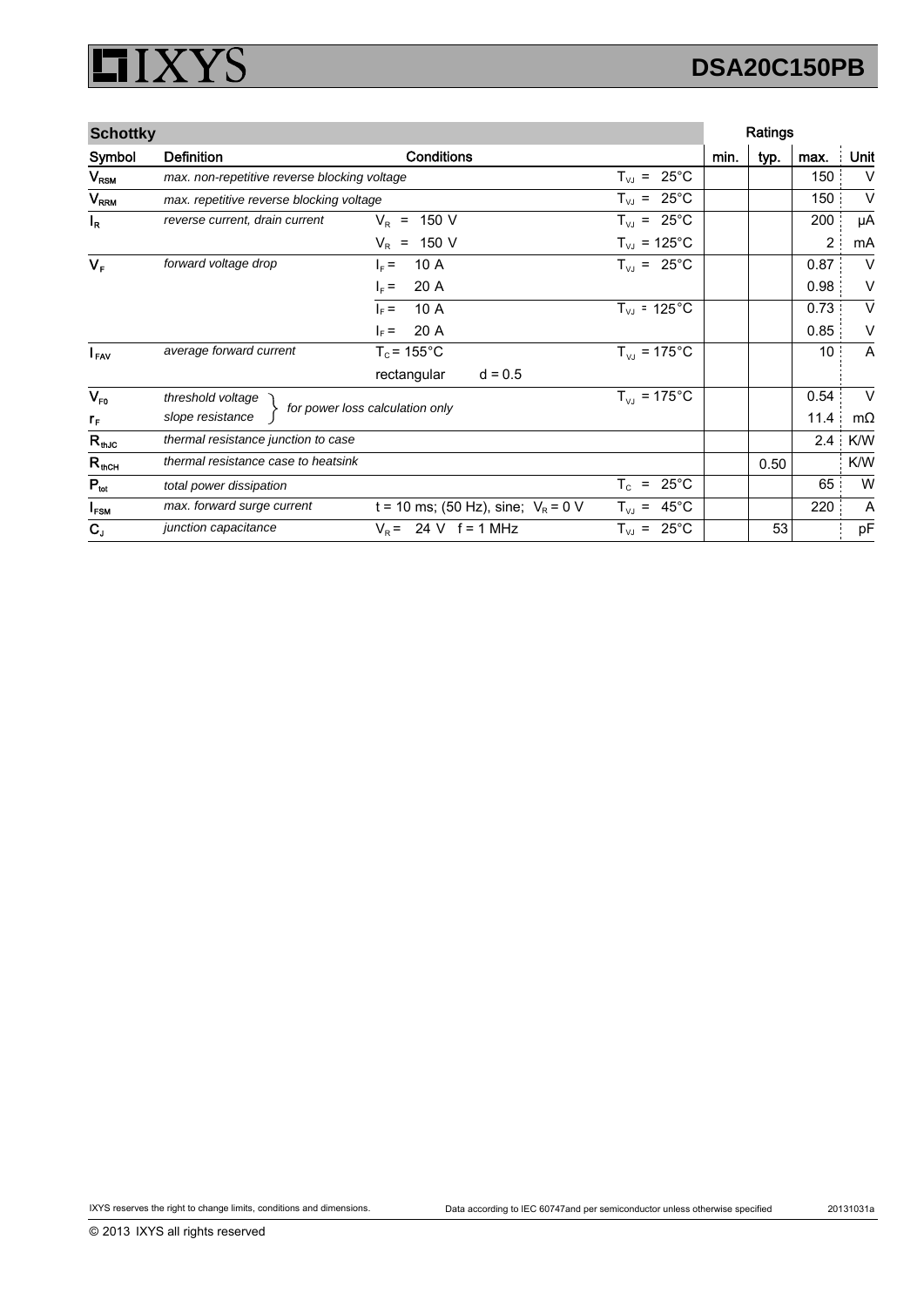

## **DSA20C150PB**

| Package<br><b>TO-220</b> |                              |                            |       | Ratings |      |      |  |
|--------------------------|------------------------------|----------------------------|-------|---------|------|------|--|
| Symbol                   | <b>Definition</b>            | <b>Conditions</b>          | min.  | typ.    | max. | Unit |  |
| l <sub>RMS</sub>         | <b>RMS</b> current           | per terminal <sup>1)</sup> |       |         | 35   | A    |  |
| $T_{\nu J}$              | virtual junction temperature |                            | $-55$ |         | 175  | °C   |  |
| $T_{op}$                 | operation temperature        |                            | $-55$ |         | 150  | °C   |  |
| $T_{\text{stg}}$         | storage temperature          |                            | $-55$ |         | 150  | °C   |  |
| Weight                   |                              |                            |       | 2       |      | g    |  |
| $M_{\rm p}$              | mounting torque              |                            | 0.4   |         | 0.6  | Nm   |  |
| $F_c$                    | mounting force with clip     |                            | 20    |         | 60   | N    |  |





### Part number

- $D = Diode$ S = Schottky Diode
- $A =$  low VF
- 20 Current Rating [A] =
- $C =$  Common Cathode
- 150 = Reverse Voltage [V]  $PB = TO-220AB(3)$

| Ordering | Part Number            | <b>Marking on Product</b> | Deliverv Mode | Quantity | Code No. |
|----------|------------------------|---------------------------|---------------|----------|----------|
| Standard | ን150PB<br>DSA:<br>\20C | 150PB<br>DSA20C           | ube           | 50       | 503913   |

| <b>Similar Part</b> | Package        | Voltage class |
|---------------------|----------------|---------------|
| DSA20C150PN         | TO-220ABFP (3) | 150           |

|                     | <b>Equivalent Circuits for Simulation</b> |                 | * on die level | $T_{V1}$ = 175 °C |
|---------------------|-------------------------------------------|-----------------|----------------|-------------------|
| $I \rightarrow V_0$ | $R_0$ -                                   | <b>Schottky</b> |                |                   |
| $V_{0 \text{ max}}$ | threshold voltage                         | 0.54            |                |                   |
| $R_{0 \text{ max}}$ | slope resistance *                        | 82              |                | $m\Omega$         |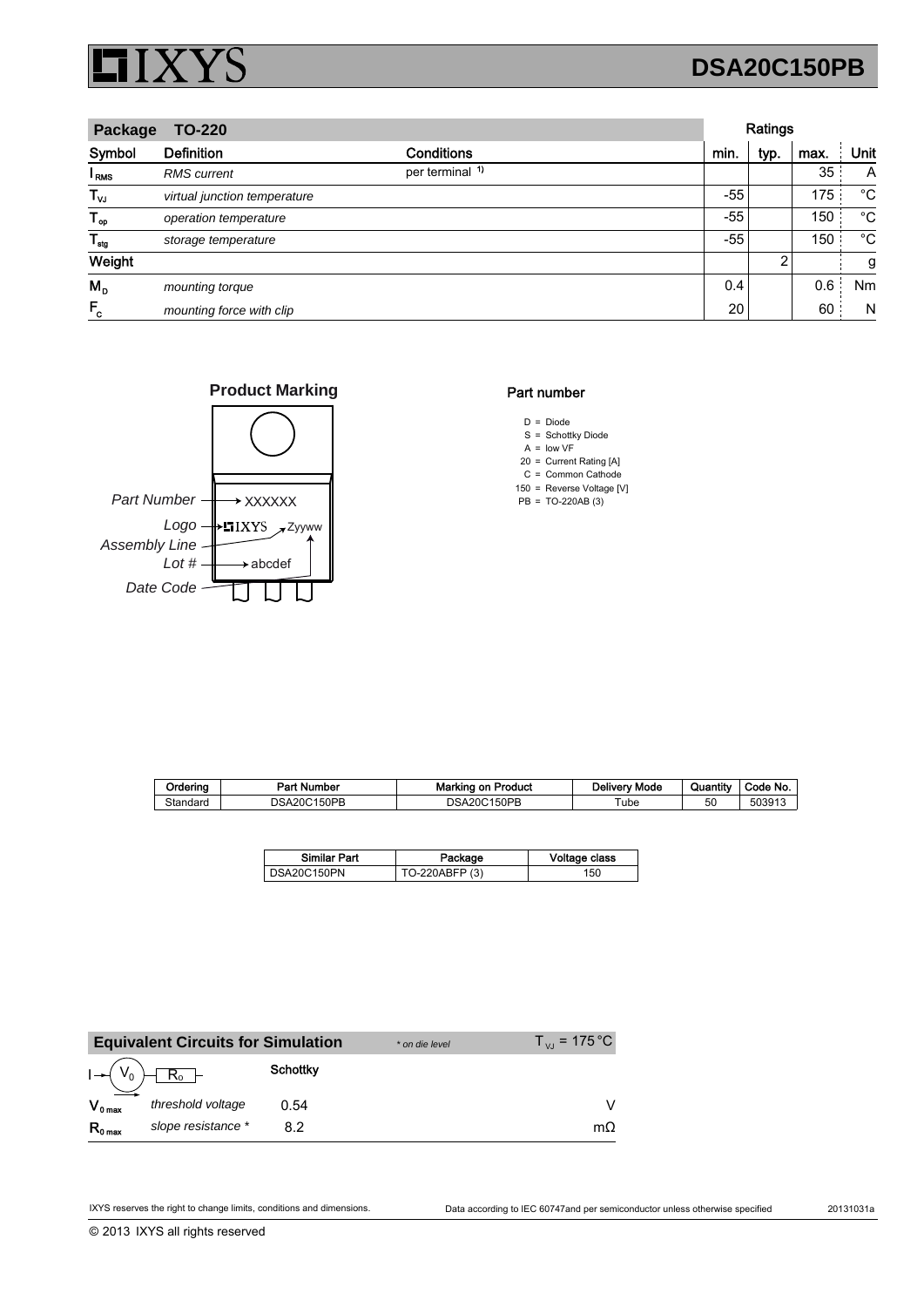# **DSA20C150PB**





| Dim.           | Millimeter |       | Inches |            |
|----------------|------------|-------|--------|------------|
|                | Min.       | Max.  | Min.   | Max.       |
| A              | 4.32       | 4.82  | 0.170  | 0.190      |
| A <sub>1</sub> | 1.14       | 1.39  | 0.045  | 0.055      |
| A <sub>2</sub> | 2.29       | 2.79  | 0.090  | 0.110      |
| b              | 0.64       | 1.01  | 0.025  | 0.040      |
| b2             | 1.15       | 1.65  | 0.045  | 0.065      |
| С              | 0.35       | 0.56  | 0.014  | 0.022      |
| D              | 14.73      | 16.00 | 0.580  | 0.630      |
| Е              | 9.91       | 10.66 | 0.390  | 0.420      |
| e              | 2.54       | BSC   | 0.100  | <b>BSC</b> |
| H1             | 5.85       | 6.85  | 0.230  | 0.270      |
| L              | 12.70      | 13.97 | 0.500  | 0.550      |
| L1             | 2.79       | 5.84  | 0.110  | 0.230      |
| ØΡ             | 3.54       | 4.08  | 0.139  | 0.161      |
| Q              | 2.54       | 3.18  | 0.100  | 0.125      |



© 2013 IXYS all rights reserved